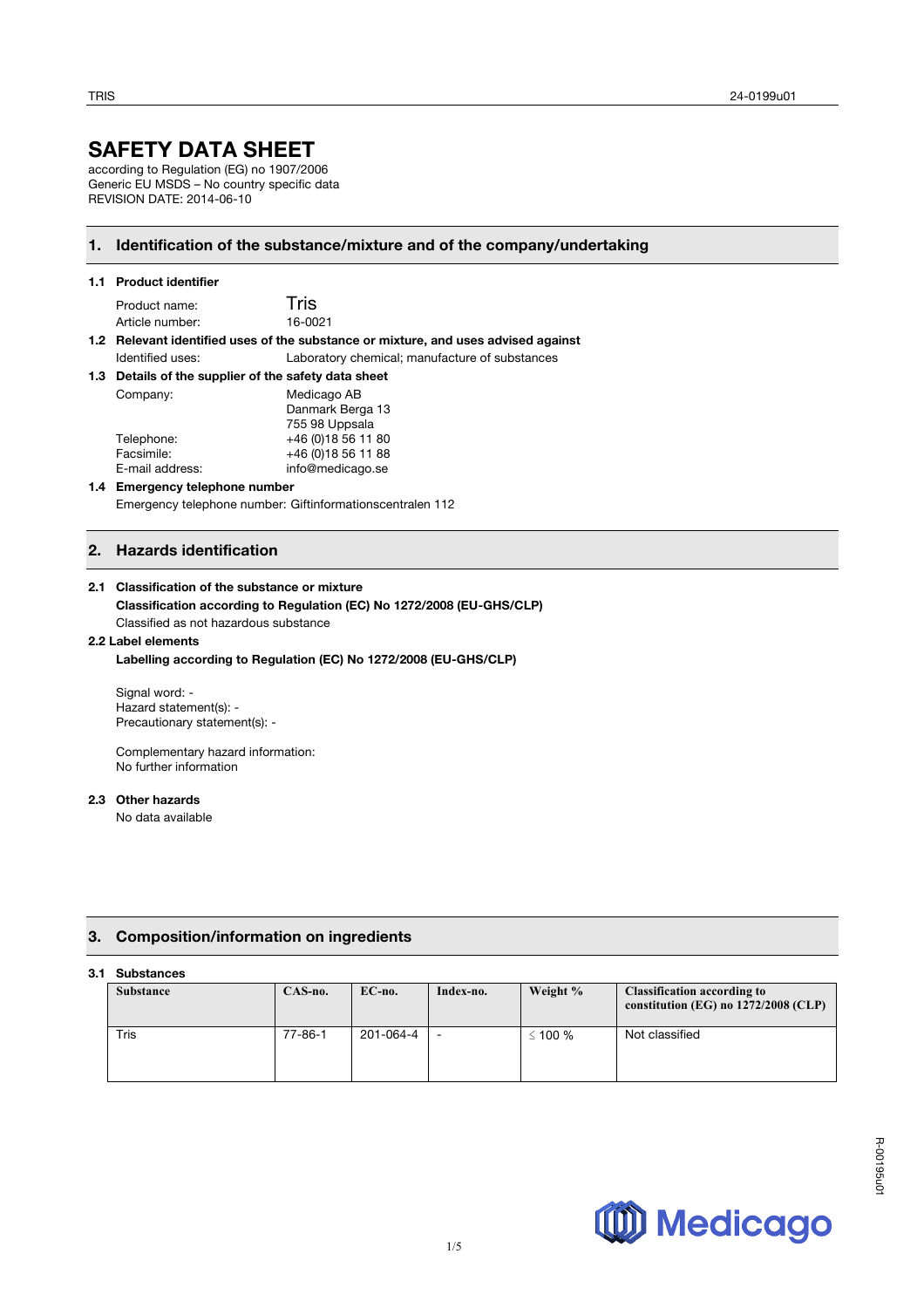# **4. First aid measures**

| 4.1 | Description of first aid measures                               |                                                                                                                                                                                                                         |  |  |  |  |
|-----|-----------------------------------------------------------------|-------------------------------------------------------------------------------------------------------------------------------------------------------------------------------------------------------------------------|--|--|--|--|
|     | If swallowed                                                    | Rinse mouth with water; get medical attention if symptoms occur                                                                                                                                                         |  |  |  |  |
|     | If inhaled                                                      | Move to fresh air; get medical attention if symptoms occur; if person is unconscious, give artificial<br>respiration and get medical attention                                                                          |  |  |  |  |
|     | In case of skin contact                                         | Wash with plenty of water; get medical attention if irritation occurs/persists                                                                                                                                          |  |  |  |  |
|     | In case of eye contact                                          | Wash eyes thoroughly with clean water for several minutes; remove contact lenses, if present and<br>easy-to-do; rinse with water for several additional minutes; get medical attention if irritation<br>occurs/persists |  |  |  |  |
|     | General advice                                                  | Show this data sheet to the doctor in attendance                                                                                                                                                                        |  |  |  |  |
|     | 4.2 Most important symptoms and effects, both acute and delayed |                                                                                                                                                                                                                         |  |  |  |  |
|     | No data available                                               |                                                                                                                                                                                                                         |  |  |  |  |
|     |                                                                 | المواموم والموجودا والمتواطئ والمواطئ والمستلام الموالوميس والماموسيين بروره المروا والموالوس المار                                                                                                                     |  |  |  |  |

**4.3 Indication of any immediate medical attention and special treatment needed** No data available

## **5. Firefighting measures**

### **5.1 Extinguishing media**

Suitable extinguishing media: water spray, dry chemical powder; carbon dioxide

- **5.2 Special hazards arising from the substance or mixture**  Nitrogen oxides, carbon oxides
- **5.3 Advice for fire fighters**

Wear self-contained breathing apparatus for firefighting if necessary

**5.4 Further information**

No further information

# **6. Accidental release measures**

**6.1 Personal precautions, protective equipment and emergency procedures** Avoid dust formation; avoid breathing dust; wear lab coat, safety goggles, suitable gloves and boots

- **6.2 Environmental precautions**
- Do not let product enter soil, sewer, waterways or groundwater

# **6.3 Methods and material for containment and cleaning up**

Collect spilled material in a suitable, labelled and closed container for disposal; sweep up without forming dust

- **6.4 Reference to other sections** 
	- For disposal: see section 13

# **7. Handling and storage**

### **7.1 Precautions for safe handling**

Avoid dust formation; assure adequate ventilation where dust is formed; avoid contact skin and eyes; wash hands before and after use

**7.2 Conditions for safe storage, including any incompatibilities** 

Store in a tightly closed container in a dry, well-ventilated area; do not store in a container composed of zinc, aluminium or copper

**7.3 Specific end use(s)** 

No data available

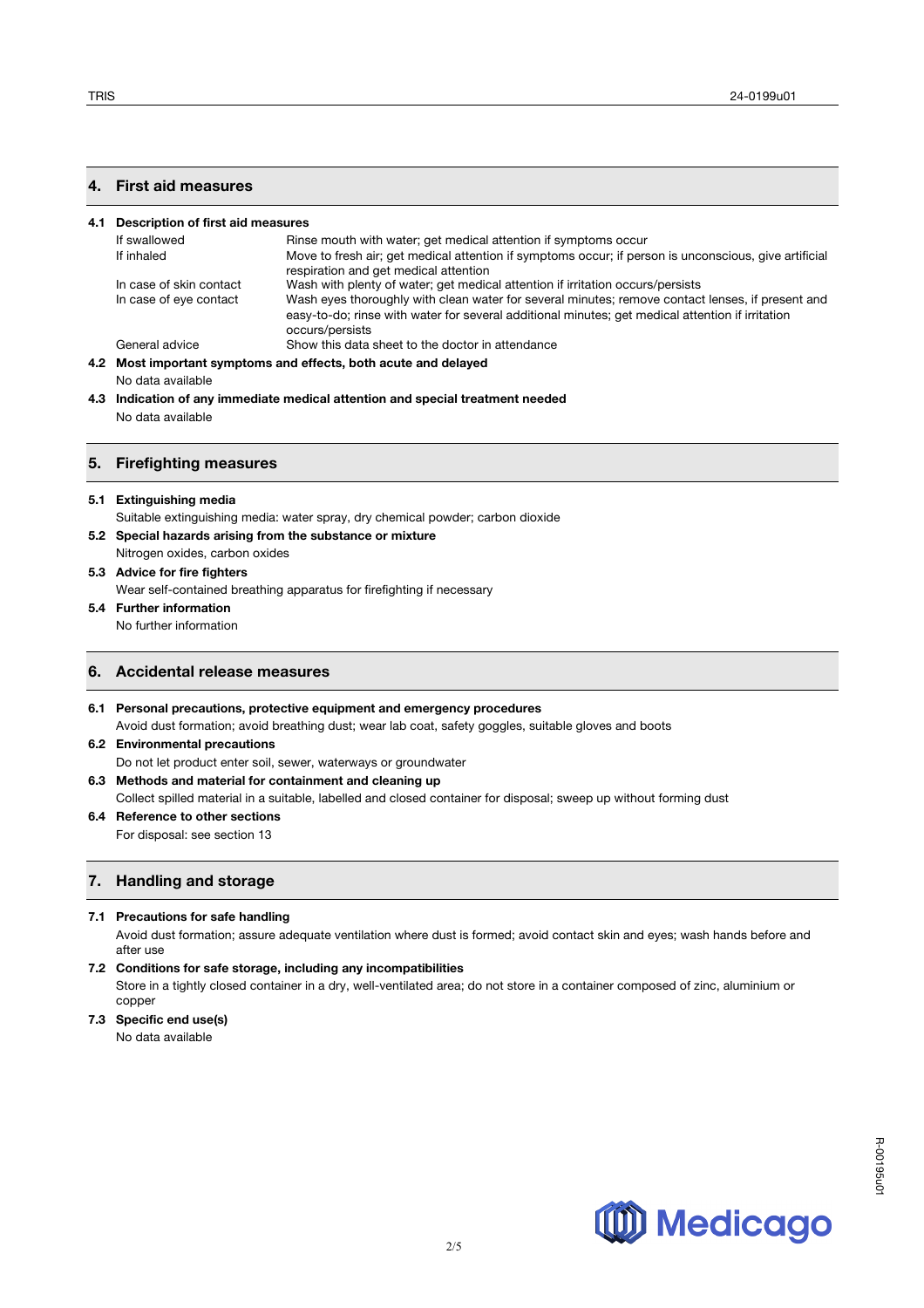# **8. Exposure controls/personal protection**

#### **8.1 Control parameters**

No data available

# **8.2 Exposure controls**

# **Appropriate engineering controls**

Use general hygiene procedures; use process enclosures, local exhaust ventilation, or other engineering controls to keep airborne levels below recommended exposure limits; if user operations generate dust, fume, or mist, use ventilation to keep exposure to airborne contaminants below the exposure limit

#### **Personal protective equipment**

**Eye/face protection:** wear safety goggles (EN 166)

**Skin protection:** use proper rubber or nitrile gloves; gloves must be inspected prior to use

**Body Protection:** wear lab coat or other impervious clothes

**Respiratory protection:** if necessary, use dust respirator tested and approved under appropriate government standards such as NIOSH (USA) or CEN (EU)

### **9. Physical and chemical properties**

### **9.1 Information on basic physical and chemical properties**

Appearance white, crystalline Odour **no data available** by the contract of the contract of the contract of the contract of the contract of the contract of the contract of the contract of the contract of the contract of the contract of the contract of t Odour threshold no data available no data available no data available no data available pH<br>Melting point/ freezing point<br>Melting point/ freezing point<br>
Melting point: 169°C Melting point/ freezing point Initial boiling point and boiling range boiling point: 288°C Flash point **Flash point** no data available Evaporation rate no data available Flammability (Solid, gas) no data available Upper/lower flammability or explosive limits no data available Vapour pressure no data available no data available Vapour density no data available no data available Relative density **1.32 g/cm<sup>3</sup>** and the number of the state of the state of the state of the state of the state of the state of the state of the state of the state of the state of the state of the state of the state of the Water solubility<br>
Partition coefficient: n-octanol/ water<br>
Partition coefficient: n-octanol/ water<br>
Mater and the community of the data available Partition coefficient: n-octanol/ water Auto-ignition temperature no data available Decomposition temperature no data available no data available Viscosity no data available Explosive properties no data available<br>
Distribution of the contract of the contract of the contract of the contract of the contract of the contract o<br>
Distribution of the contract of the contract of the contract of the co Oxidizing properties

### **9.2 Other information**

No data available

# **10. Stability and Reactivity**

#### **10.1 Reactivity**

#### No data available

**10.2 Chemical stability** 

Stable under recommended storage conditions

- **10.3 Possibility of hazardous reactions**  No data available
- **10.4 Conditions to avoid**
- No data available
- **10.5 Incompatible materials**

No data available

**10.6 Hazardous decomposition products**  In case of fire: carbon oxides, nitrogen oxides



R-00195u01

R-00195u0

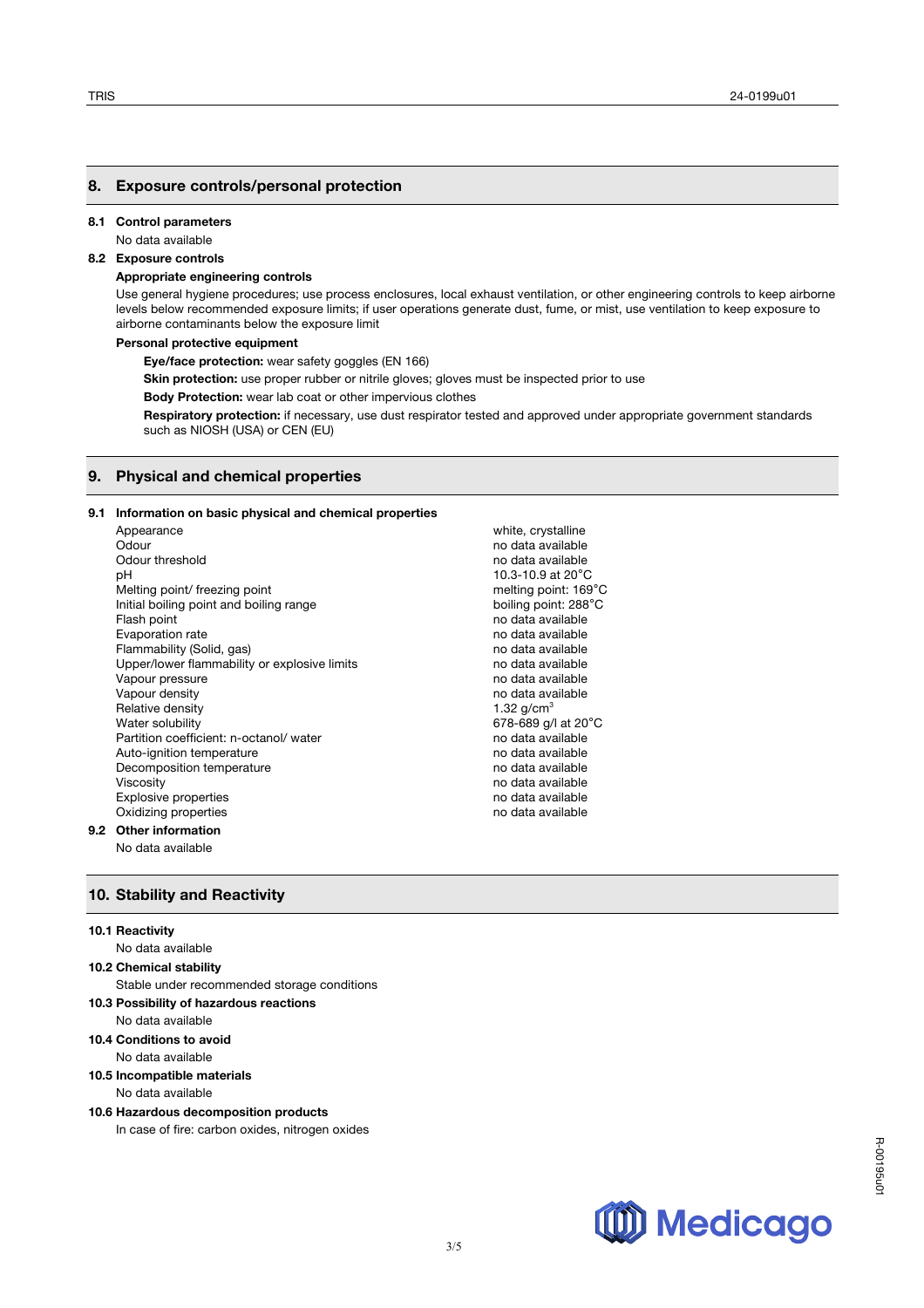# **11. Toxicological information**

### **11.1 Information on toxicological effects**

### **11.1.1 Substances**

**Acute toxicity** No data available **Skin corrosion/irritation** Skin: rabbit – not irritating **Serious eye damage/ eye irritation** Eye: rabbit – not irritating – 72 h **Respiratory or skin sensitization** Skin: guinea pig – no to mild sensitization **Germ cell mutagenicity** No data available **Carcinogenicity** No data available **Reproductive toxicity** No data available **Specific target organ toxicity – single exposure** No data available **Specific target organ toxicity – repeated exposure** No data available **Aspiration hazard** No data available **Potential health effects**  No data available

# **12. Ecological information**

# **12.1 Toxicity**

No data available

### **12.2 Persistence and degradability** No data available

- **12.3 Bioaccumulative potential** No data available
- **12.4 Mobility in soil**

No data available

### **12.5 Results of PBT and vPvB assessment** No data available

- **12.6 Other adverse effects**
	- No data available

# **13. Disposal considerations**

### **13.1 Waste treatment methods**

Waste must be disposed of in accordance with federal, state, and local environmental control regulations. Contaminated packaging: dispose of as unused product